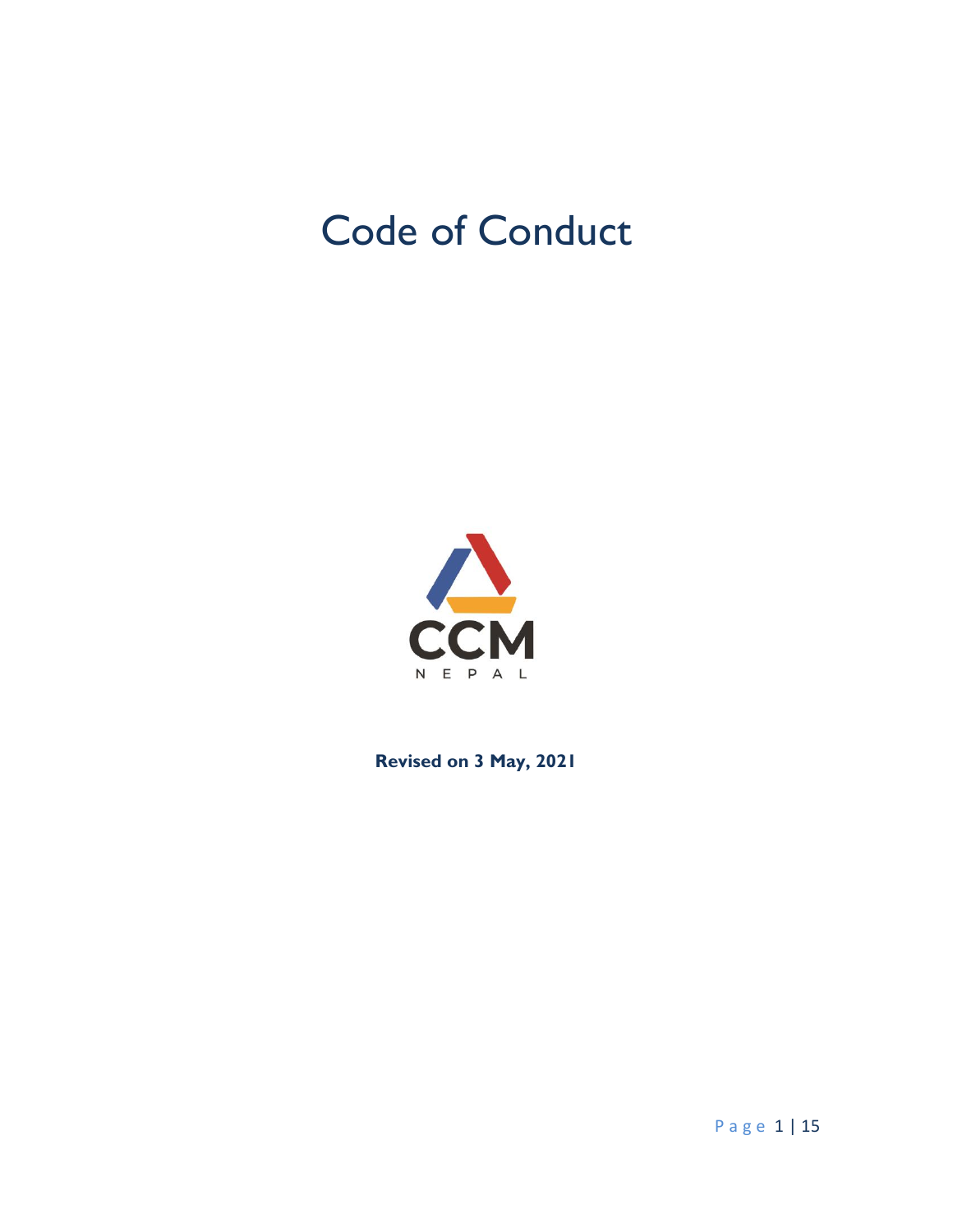# My Code My Responsibility

Code of Ethical Conduct for Country Coordinating Mechanism Members

> Duty of Care **>Accountability**  $\blacktriangleright$ Integrity Dignity & Respect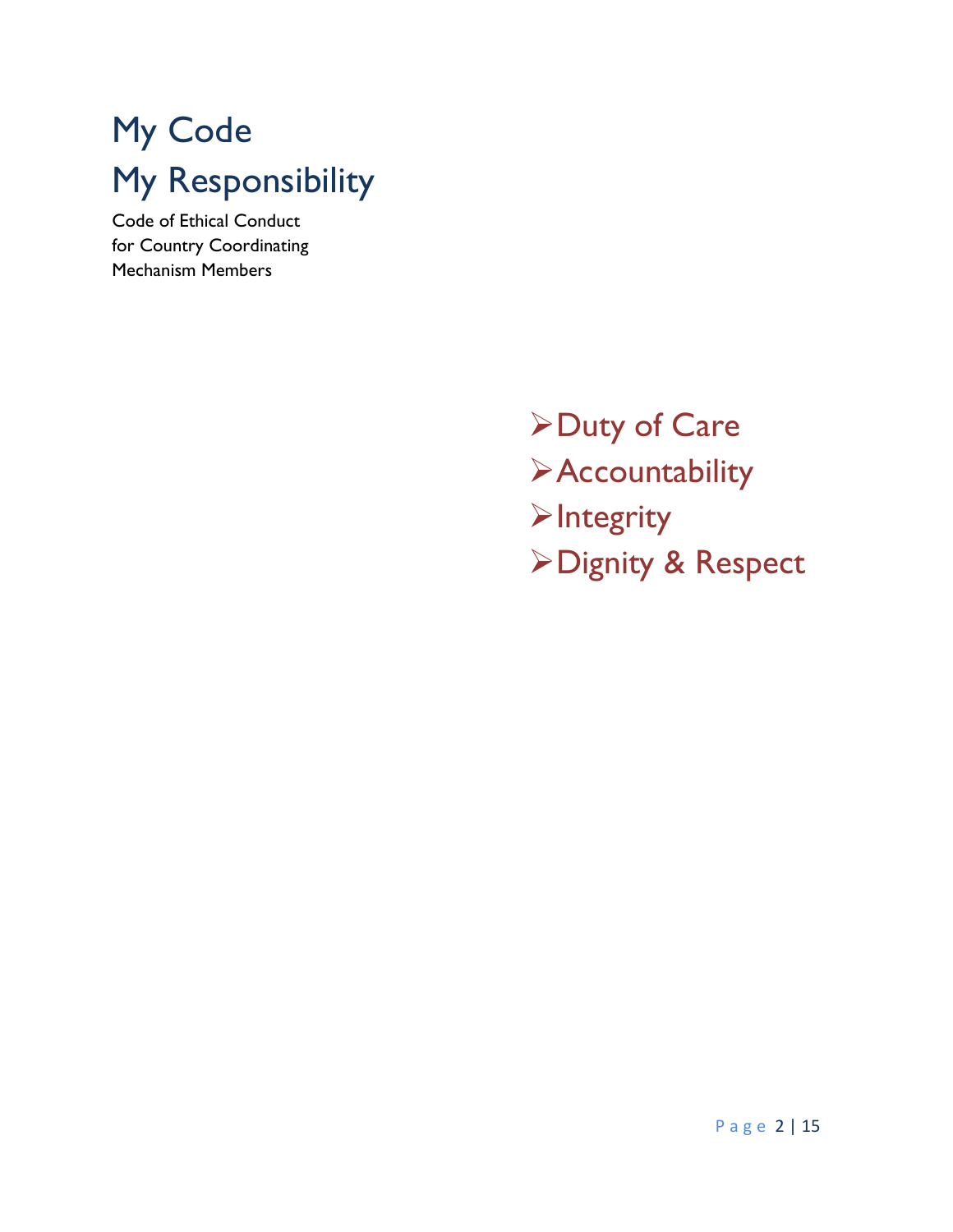# **Contents**

| 4.3.1 Ensuring Respect for Human Rights, Including Non-Discrimination  10 |
|---------------------------------------------------------------------------|
|                                                                           |
|                                                                           |
|                                                                           |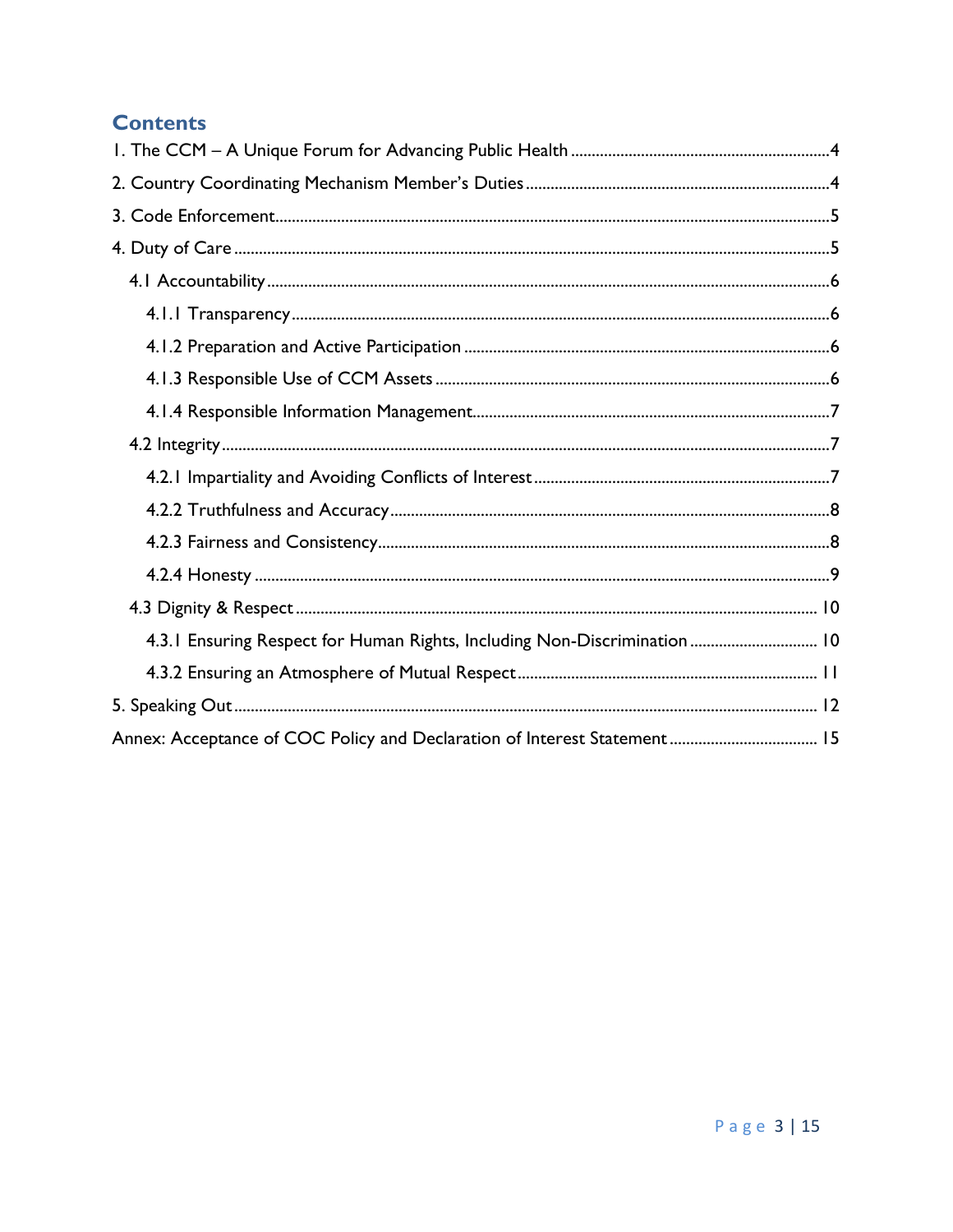## <span id="page-3-0"></span>**1. The CCM – A Unique Forum for Advancing Public Health**

CCMs are mechanisms for public-private partnership in the governance of HIV, Tuberculosis, and Malaria national disease programs. CCMs request financing from the Global Fund on behalf of the country and provide strategic oversight to ensure effective and strategic implementation of the program.

An effective CCM is central to the Global Fund's mission of "investing the world's money to end AIDS, tuberculosis and malaria." It is a unique country-level forum that brings together actors from all sectors, including affected populations, and other public health fora (e.g., strengthening systems for health) to achieve the vision of a world free from the burden of these three diseases.

The Global Fund model is founded on certain principles, underpinned by a series of ethical values:

## **GLOBAL FUND PRINCIPLES**

- Country Ownership
- Partnership
- Transparency
- Performance Based Funding

#### **GLOBAL FUND ETHICAL VALUES**

- Duty of Care
- Accountability
- Integrity
- Dignity and Respect

As the main governance body charged with securing Global Fund financing and overseeing program success, the CCM is expected to embody the same principles and values. Ethical, transparent, and responsible decision making by CCMs is key for program success at country level.

## <span id="page-3-1"></span>**2. Country Coordinating Mechanism Member's Duties**

This Code of Conduct outlines how individual CCM Members (including Regional Coordinating Mechanisms, Alternates, and CCM Secretariat employees) should perform their duties, which are outlines in the Guidelines and Requirements for CCMs and internal CCM policies. CCM members are required to:

- $\triangleright$  Read, be familiar and comply with this code
- $\triangleright$  Certify, upon the Global Fund's request, commitment to act in line with this Code in their roles as CCM Members
- $\triangleright$  Act ethically and as positive role models in the context of their membership on the **CCM**
- $\triangleright$  Support anyone who raises concerns about violations of this Code or the CCM Guidelines.
- $\triangleright$  Raise questions and concerns if they become aware of possible violations of CCM Guidelines, CCM Policies, this Code, or any integrity-related laws.

This Code of Conduct expects CCM Members to:

- $\triangleright$  Act consistently with their duty of care
- $\triangleright$  Act accountably
- $\triangleright$  Act with integrity
- $\triangleright$  Act with dignity & respect
- $\triangleright$  Speak out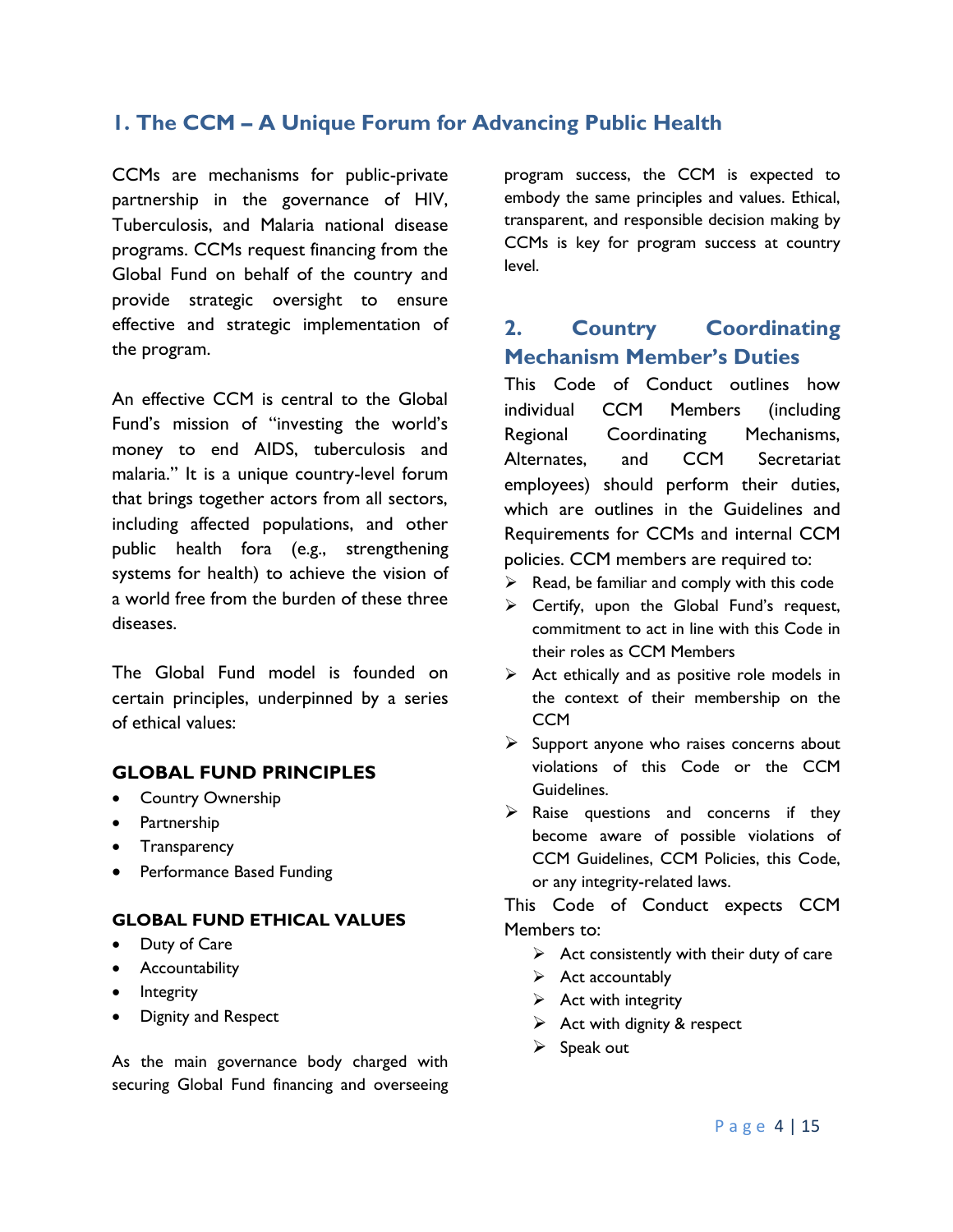## **CCM Chair, Executive & Ethics Committee Responsibilities**

- $\triangleright$  Encourage CCM Members to know the Code and all other governing documents: (CCM Guidelines, CCM Conflict of Interest Policy and CCM Bylaws)
- $\triangleright$  Ensure that CCM members receive the Code and the CCM Conflict of Interest Policy, read them, and ensure the policies' enforcement consistently and fairly
- $\triangleright$  Make sure no one is punished or hurt for raising Code related concerns or questions
- $\triangleright$  Create a respectful and inclusive CCM environment with active and effective contributions by all members and with transparent and equitable decision-making

## **CCM Secretariat Employees**

CCM employees are required to provide timely, professional, and transparent support to all members of the CCM, including responsible management of information, budgets, and CCM meeting minutes.

If CCM Members have a question about how to abide by this Code, or if they have a concern or suspicion that others may not be abiding by this Code, they are required to actively uphold the Code by speaking out:

- Where possible, raising the matter within the CCM.
- In parallel, alerting the Global Fund.

The Global Fund will not tolerate any form of retaliation against those who act consistently with this Code and speak out.

## <span id="page-4-0"></span>**3. Code Enforcement**

This Code is incorporated as a component of Eligibility Requirement 6 of the Guidelines and Requirements for Country Coordinating Mechanisms. Consequently, the Global Fund will monitor CCM's enforcement of this Code as a

condition for access to Global Fund financing, and CCM Members' adherence to the expectations set in this Code will inform the Global Fund's appraisal of overall CCM performance.

The CCM is required to enforce individual member compliance with this Code, while ensuring fairness and due process. Consequences should be proportional and may include removal from decisions, leadership roles, or the CCM.

## <span id="page-4-1"></span>**4. Duty of Care**

CCM Members' duty of care is first and foremost to people living with, affected, or at risk of contracting HIV, Malaria, and Tuberculosis.

CCM Members' obligations towards their constituency and stakeholders are expected to support, not undermine, this broader public health interest to end the epidemics.

CCM Members are expected to ensure that Global Fund resources are used efficiently and wisely to achieve maximum impact by:

- $\triangleright$  Submitting funding requests that are designed to propose the most effective mix of interventions, including most effectively targeting key and vulnerable populations, as aligned with the National Strategic Plan/Investment Case
- $\triangleright$  Ensuring that implementers and systems are capable of implementing the grant effectively
- > Overseeing effective and timely implementation of grants with careful and appropriate use of resources in order to attain or surpass anticipated results
- $\triangleright$  Speaking out if the above activities are not happening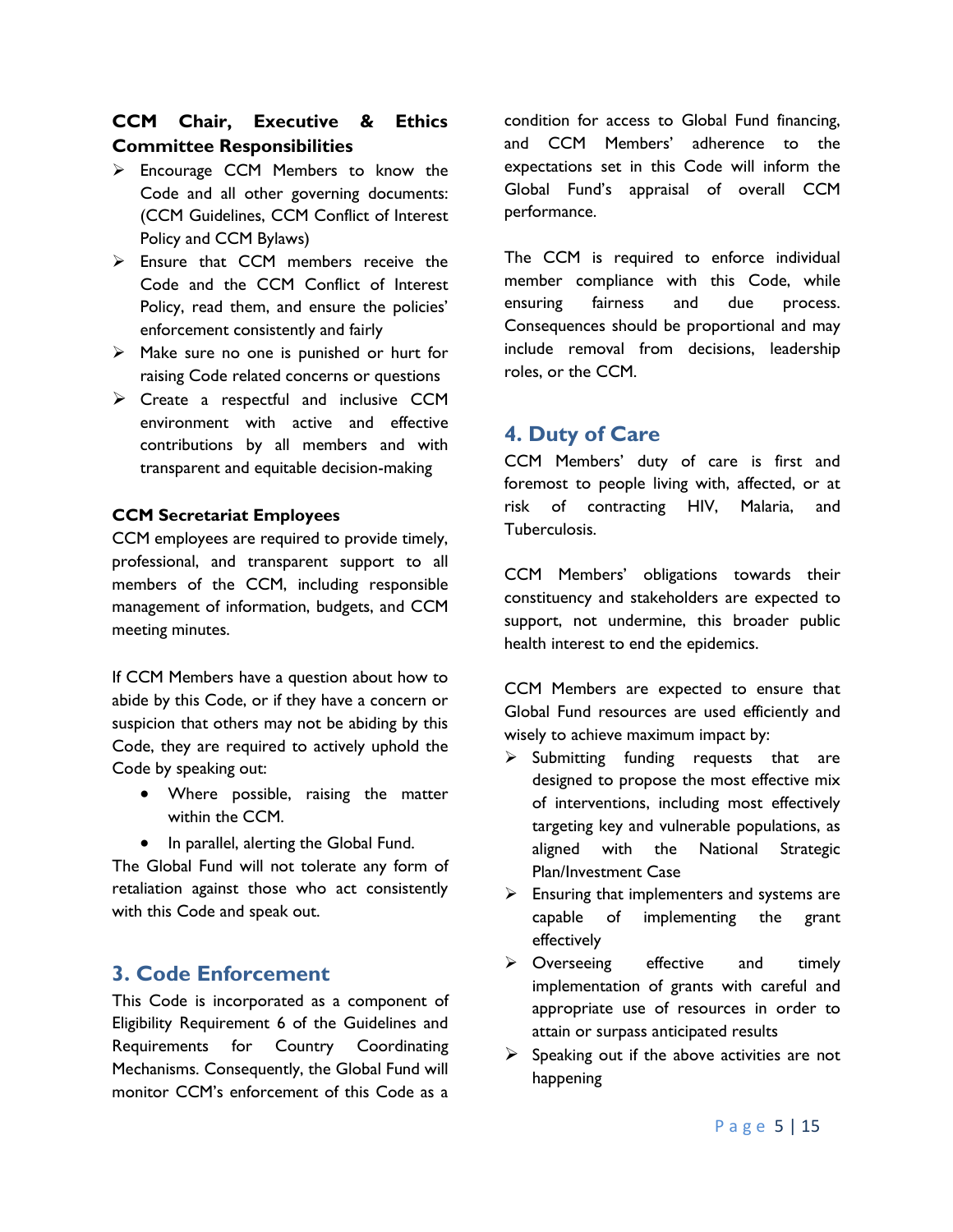## <span id="page-5-0"></span>**4.1 Accountability**

CCM Members are accountable to the people they represent, and as a group, the CCM is also accountable to the mission of ending the epidemics within its country.

CCM Members are therefore expected to:

- $\triangleright$  Be transparent
- $\triangleright$  Prepare and actively participate in the CCM
- $\triangleright$  Be responsible stewards of CCM assets
- $\triangleright$  Manage information responsibly

## <span id="page-5-1"></span>**4.1.1 Transparency**

Since the CCM is a public body representing public health and stakeholder interests, CCM Members need to be open with the public, especially with those they represent, and to represent their constituents' views at the CCM. CCM Members are therefore required to:

- $\triangleright$  Share received information with constituents early enough and with enough detail to enable constructive feedback in time to influence a decision
- $\triangleright$  Collect and reflect constituents' views and concerns at CCM meetings, while retaining the duty of care to the broader public health interest
- $\triangleright$  Update constituents on CCM decisions, in particular when constituents provided input

## <span id="page-5-2"></span>**4.1.2 Preparation and Active Participation**

CCM Members are expected to take their role on the CCM seriously:

- $\triangleright$  Regularly attend CCM meetings on time
- $\triangleright$  Prepare for meetings by reading background material and by fulfilling commitments made in prior meetings
- $\triangleright$  Ensure CCM decisions are properly documented
- $\triangleright$  Cooperate fully with the implementers and the Global Fund

CCM Members are required to actively hold implementers accountable by engaging in grant oversight, including by:

- $\triangleright$  Proactively making field visits (taking personal safety into consideration) and attending diseaserelated meetings
- $\triangleright$  Contributing feedback from constituencies on access, quality, and equity of grant sponsored services
- $\triangleright$  Participating in analysis of grant results and investigation of problems through dialogue with the implementers
- $\triangleright$  Contributing to efforts to solve problems which surpass the authority or capacity of the implementers
- $\triangleright$  Proactively identifying ways to improve the CCM's work

## <span id="page-5-3"></span>**4.1.3 Responsible Use of CCM Assets**

The funds, office space, equipment, and transport offered to the CCM is intended to ensure that the CCM is fully functional. CCM Members are stewards of these assets, so they are required:

 $\triangleright$  Not to use CCM assets for personal or needs unrelated to CCM activities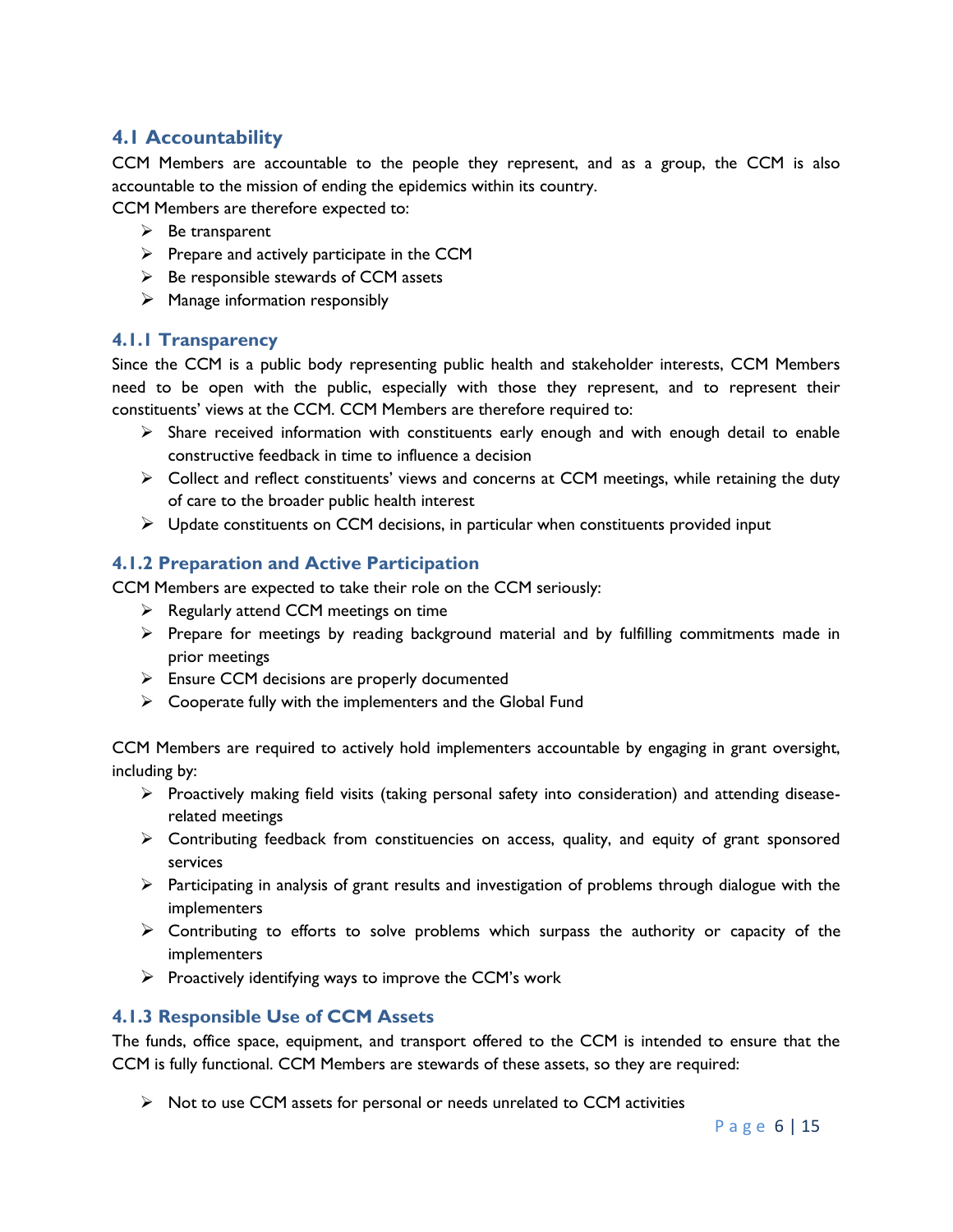- $\triangleright$  To ensure the assets are not damaged, misused, or lost
- $\triangleright$  To speak out if they are concerned that assets are being inappropriately used

## <span id="page-6-0"></span>**4.1.4 Responsible Information Management**

CCM Members are expected to balance transparency with confidentiality. They do this by:

- $\triangleright$  Not sharing information that the CCM or Global Fund formally determine is confidential
- $\triangleright$  When information is not confidential, ensuring that it is made available to constituencies and the public in a timely manner
- $\triangleright$  Ensuring other CCM Members know and follow the rules on confidentiality
- $\triangleright$  Responsibly using and protecting computer IDs and passwords
- $\triangleright$  Remaining vigilant against cyberattacks and scams and reporting them immediately to CCM leadership

## <span id="page-6-1"></span>**4.2 Integrity**

CCM Members are expected to act with

- $\triangleright$  Impartiality,
- $\triangleright$  Truthfulness and Accuracy,
- $\triangleright$  Fairness and Consistency, and
- > Honesty.

As CCM Members make decisions, they are expected to prioritize the best interests of the populations affected by the three diseases.

## <span id="page-6-2"></span>**4.2.1 Impartiality and Avoiding Conflicts of Interest**

CCM Members have important connections outside of their role on the CCM, such as:

- $\triangleright$  Other roles in other organizations
- $\triangleright$  Responsibilities towards friends and family
- $\triangleright$  Membership in a political party or government
- $\triangleright$  Owning a company or NGO, or sitting on boards of directors

CCM Members also may be offered or seek to offer gifts, including benefits, travel costs and honors outside of their roles as a CCM Members.

These connections or gifts could create the impression of influence on CCM Members in:

- $\triangleright$  Making decisions that are not in the best interest of public health needs
- $\triangleright$  Inappropriately using CCM time or resources
- $\triangleright$  Sharing confidential CCM information
- $\triangleright$  Violating policies or integrity related laws (such as anti-fraud or corruption laws)

CCM Members are expected to avoid perceived, potential, and real conflict of interest of this kind, CCM Members are required to comply with their Conflict of Interest Policy. In line with this policy, CCM Members must:

- $\triangleright$  Immediately disclose to the CCM any potential or actual conflict of interests
- $\triangleright$  Periodically declare conflicts of interests affecting anyone on the CCM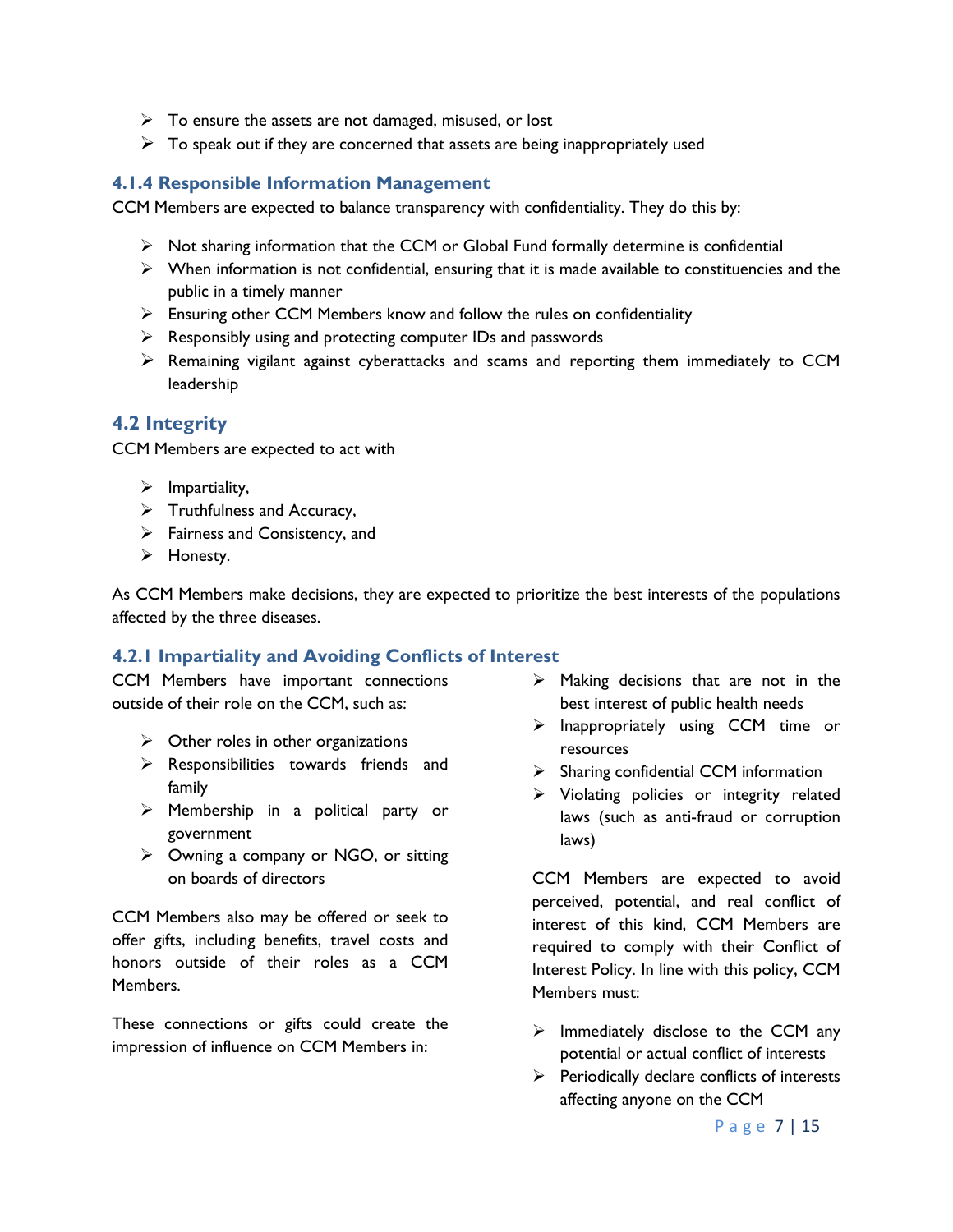$\triangleright$  Not accept or give gifts in connection with their CCM Member role

In the case of a conflict or the perception of one, CCM Members are required to follow the CCM Conflict of Interest Policy, including by:

 $\triangleright$  Recusing themselves from discussions, decisions, and voting where there is a

## <span id="page-7-0"></span>**4.2.2 Truthfulness and Accuracy**

conflict of interest, including decisions related to oversight and selecting or financing of implementers

 $\triangleright$  Speaking out if they are worried that a CCM colleague has connections and is not disclosing them or managing them properly

Important public health investment decisions are made on the basis of information and data such as:

- $\triangleright$  The nature and size of the disease burden
- $\triangleright$  The nature and scale of impact of interventions
- $\triangleright$  The nature and type of barriers to accessing health services for most affected and marginalized populations
- $\triangleright$  The pace and quality of program implementation
- $\triangleright$  The costs of interventions
- $\triangleright$  The reliability and quality of public health systems
- $\triangleright$  The reliability and quality of implementers

Therefore, CCM Members are expected to ensure that this information is accurately and completely reported and used. CCM Members are also required to speak out if they have concerns that data or information is influenced by unintentional or intentional errors such as manipulation, inflation, miscounting, incomplete, or incorrect statements.

## <span id="page-7-1"></span>**4.2.3 Fairness and Consistency**

 $\overline{a}$ 

CCM Members are required to abide by and apply Global Fund and CCM rules, guidelines, codes or polices fairly and consistently. If a CCM Member has concerns that CCM rules, guidelines, codes or polices are not being followed, s/he has a duty to speak out.

| <b>Reference Document</b>   | <b>Provides Guidance on:</b>                                      |
|-----------------------------|-------------------------------------------------------------------|
| <b>CCM Policy</b>           | The role and core functions of CCMs and their membership          |
|                             | $\triangleright$ The six requirements for CCM funding eligibility |
|                             | Good governance principles and practice                           |
|                             | $\triangleright$ The process for reviewing CCM performance        |
|                             | Technical and financial assistance available to CCMs              |
|                             | Standards which the Global Fund considers vital for effective     |
|                             | CCM performance, and recommendations based on good                |
|                             | practice                                                          |
| Code of Conduct for<br>l he | The principles and standards of conduct for all recipients of     |

#### **Relevant Global Fund Policies for CCMs**

<sup>1</sup> Accessible at<https://www.theglobalfund.org/en/country-coordinating-mechanism/>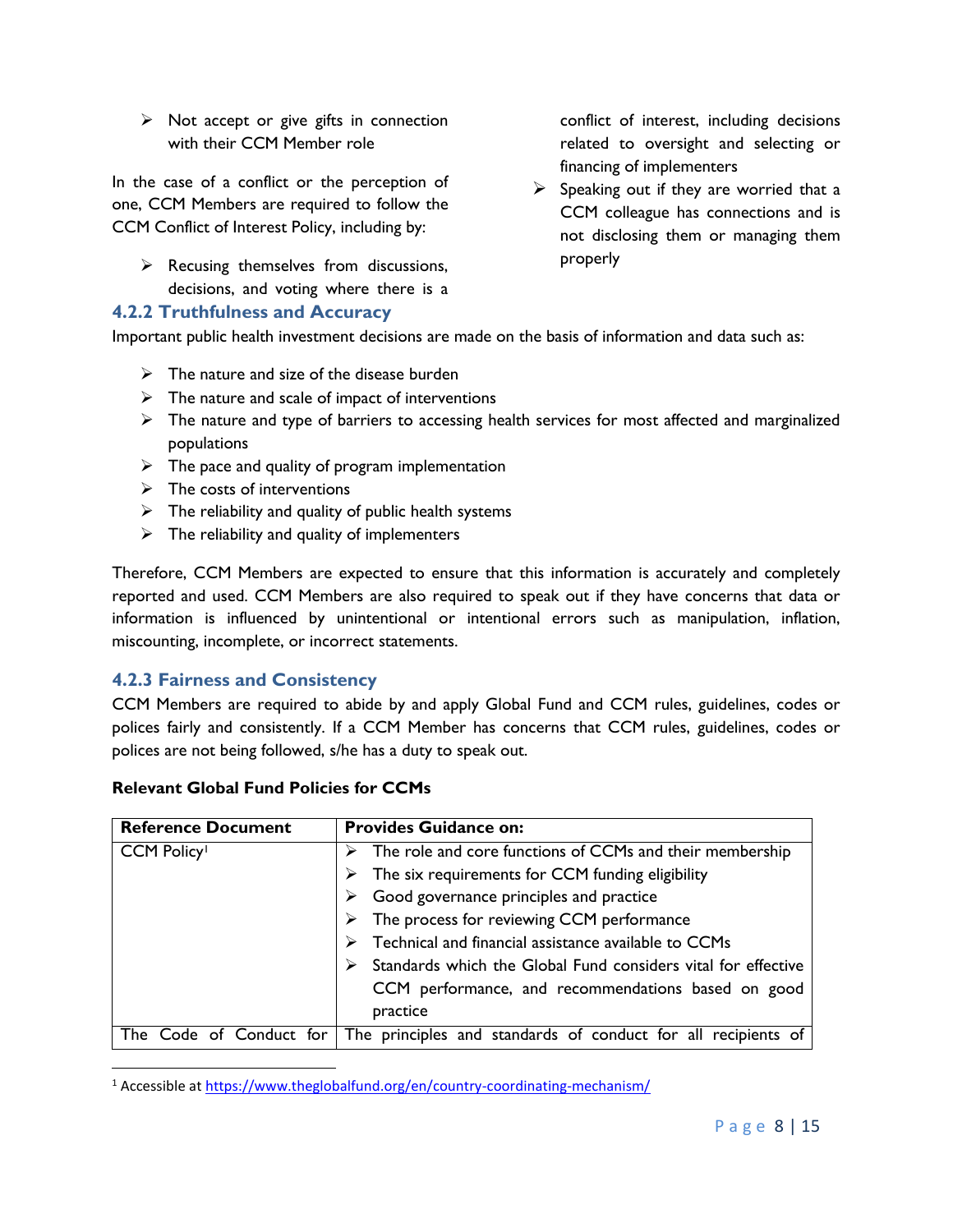| Recipients <sup>2</sup>                      | Global Fund grants                                               |
|----------------------------------------------|------------------------------------------------------------------|
| The Policy on Ethics and                     | Identification of actual or potential conflicts of interest      |
| Conflict of Interest <sup>2</sup>            | The responsibility to disclose actual or potential conflicts of  |
|                                              | interest, and the procedure for addressing such conflicts        |
| The Whistle-Blowing Policy                   | The Global Fund's confidential procedures for reporting possible |
| and Procedures <sup>2</sup>                  | misconduct or irregularities so that appropriate remedial action |
|                                              | can be taken                                                     |
| Funding<br><b>CCM</b><br>Policy <sup>3</sup> | Instructions on how to apply for CCM funding from the Global     |
| Guidelines for CCM Funding <sup>3</sup>      | Fund, the eligible uses of CCM funding, and how expenditures     |
| CCM Funding Step-by Step                     | should be tracked by CCMs                                        |
| Guide <sup>3</sup>                           |                                                                  |

## <span id="page-8-0"></span>**4.2.4 Honesty**

 $\overline{a}$ 

CCM Members must guard against misuse of resources, fraud and corruption and, in particular, comply with the Global Fund Policy to Combat Fraud and Corruption. They must not tolerate or take part in any arrangements to divert, falsely report, or use Global Fund funds, assets, or data for anything other than the intended purpose, especially not for personal, criminal or political purposes. CCM Members are required to support efforts that:

<sup>&</sup>lt;sup>2</sup> Accessible at https://www.theglobalfund.org/en/country-coordinating-mechanism/ethics/

<sup>&</sup>lt;sup>3</sup> Accessible at https://www.theglobalfund.org/en/country-coordinating-mechanism/funding/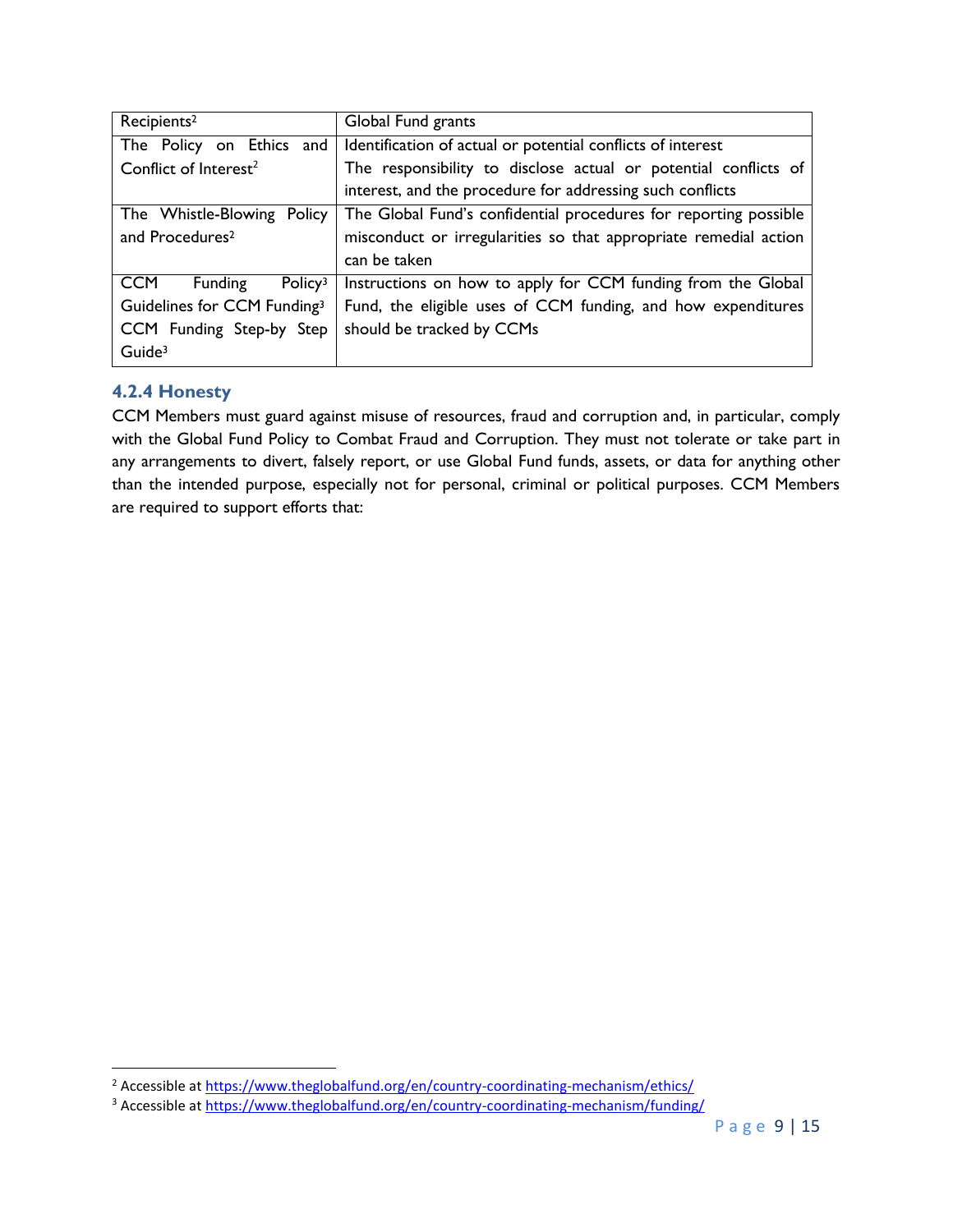- **Prevent corruption:** Make sure Global Fund funds are used properly
- **Detect corruption:** Actively condemn if others engage in corruption

#### **The Global Fund prohibits and addresses all forms of fraud and corruption.**

The Global Fund's Policy to Combat Fraud and Corruption outlines specific "Prohibited Practices" which all CCM Members are required to prevent, detect, and report.

The following practices are prohibited:

- **Corrupt Practices:** Bribes, kickbacks, and influencing decisions in exchange for favors
- **Fraudulent Practices:** Lying about use of funds or information used to make funding decisions
- **Coercive Practices:** Intimidating or threatening someone to improperly influence them
- **Collusive Practices:** Whenever two or more collaborate to carry out Prohibited Practices
- **Abusive Practices:** Theft, embezzlement, or intentional waste
- **Obstructive Practices:** Failing to report Prohibited Practices to the

Global Fund despite suspicion or knowledge, or blocking the Global Fund from finding evidence of Prohibited **Practices** 

- **Retaliation:** Harming or seeking to harm anyone who either refuses to engage in Prohibited Practices or in good faith reports it
- **Money Laundering:** Managing or moving funds that are connected to criminal activity
- **Financing of Terrorism:** Managing or moving funds that are intended to finance terrorism

## <span id="page-9-0"></span>**4.3 Dignity & Respect**

Members of the CCM treat people with dignity and respect by

- $\triangleright$  Upholding the dignity of beneficiaries, and
- $\triangleright$  Respecting colleagues.

## <span id="page-9-1"></span>**4.3.1 Ensuring Respect for Human Rights, Including Non-Discrimination**

CCM Members are required to ensure that programs financed by the Global Fund are designed to be inclusive, promote dignity, respect and empowerment of people and communities affected by HIV/AIDS, Tuberculosis and Malaria, as well as key and vulnerable populations, especially as they face stigma or marginalization. CCM Members share accountability for prohibiting, preventing and responding to harassment and abuse of power, sexual exploitation and abuse and sexual harassment, as well as sexual activity with children in the context of Global Fund programs.

The following definitions apply:

**Stand up to corruption:** Speak out when they have a suspicion of corruption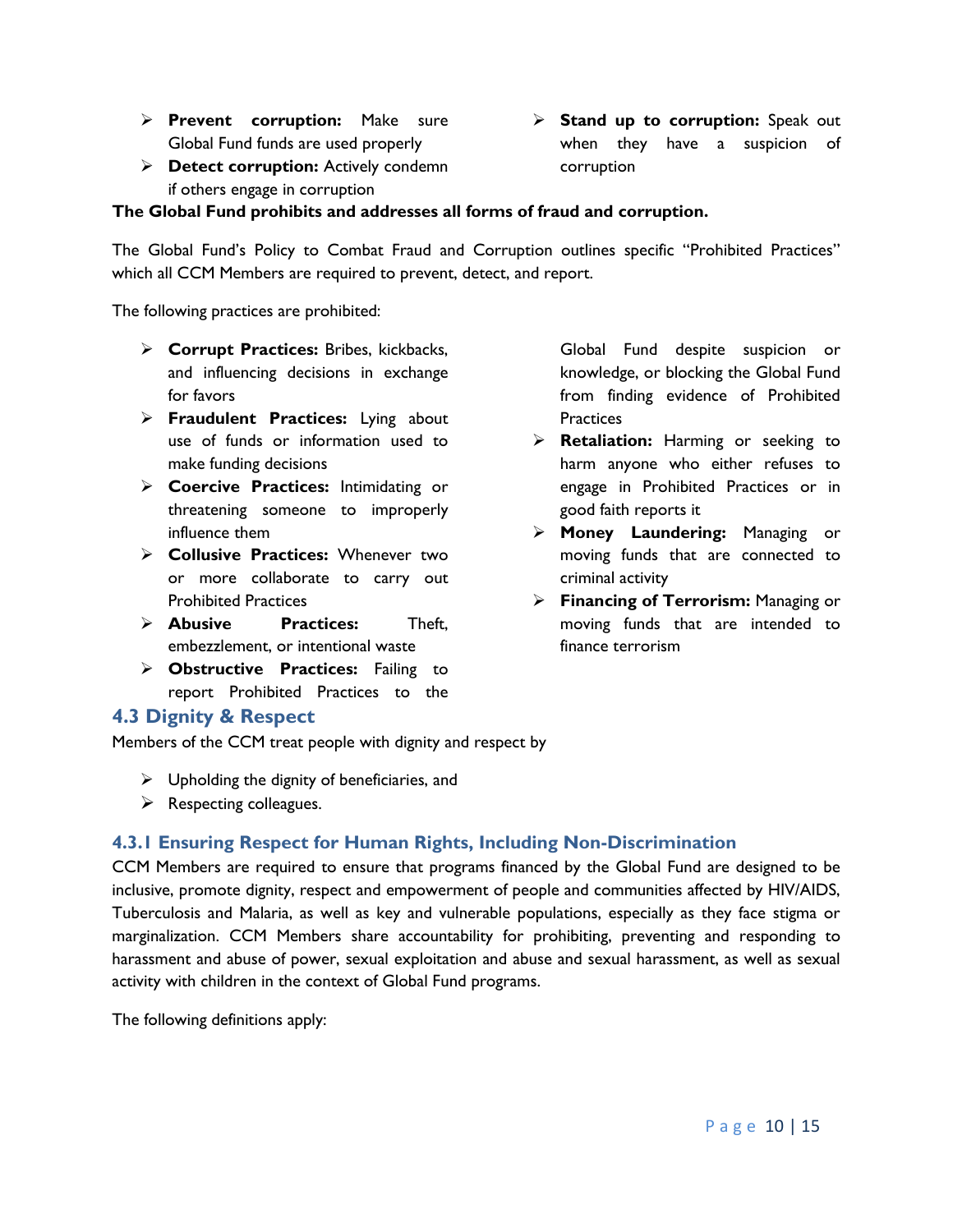- Sexual exploitation is any actual or attempted abuse of a position of vulnerability, differential power, or trust, for sexual purposes, including, but not limited to, profiting monetarily, socially or politically from the sexual exploitation of another.
- Sexual abuse means the actual or threatened physical intrusion of a sexual nature, whether by force or under unequal or coercive conditions
- Sexual harassment is any unwelcome conduct of a sexual nature that might reasonably be expected or be perceived to cause offense or humiliation. Sexual harassment may involve any conduct of a verbal, nonverbal or physical nature, including written and electronic communications, and may occur between persons of the same or different genders
- Sexual activity with children means sexual activity with persons under the age of 18 regardless of the age of majority or age of consent locally (in the jurisdiction where such activity takes place). Mistaken belief regarding the age of a child is not a defense.

CCM Members are required to report immediately all allegations of sexual exploitation and abuse, and sexual harassment to the Global Fund. Please see the section "Speaking Out" in this Code for guidance on how to report.

## <span id="page-10-0"></span>**4.3.2 Ensuring an Atmosphere of Mutual Respect**

In interactions with fellow CCM Members, Implementers, and Global Fund staff, CCM Members are expected to maintain an enabling environment guided by mutual respect.

CCM Members are therefore expected to practice and promote respectful deliberations, decisionmaking, and social interactions in all CCM-related settings. They are expected to treat colleagues with courtesy and respect, without harassment, or physical or verbal abuse, and not exert undue influence on their activities. They are expected to ensure that the debates reserve sufficient time for all to speak, and that decisions are made after thorough consideration of the views expressed by all CCM Members.

CCM Members are required to abstain from all forms of bullying, harassment, discrimination, and other abuses of their power. CCM members are prohibited from engaging in sexual exploitation and abuse, including child sexual abuse, and sexual harassment.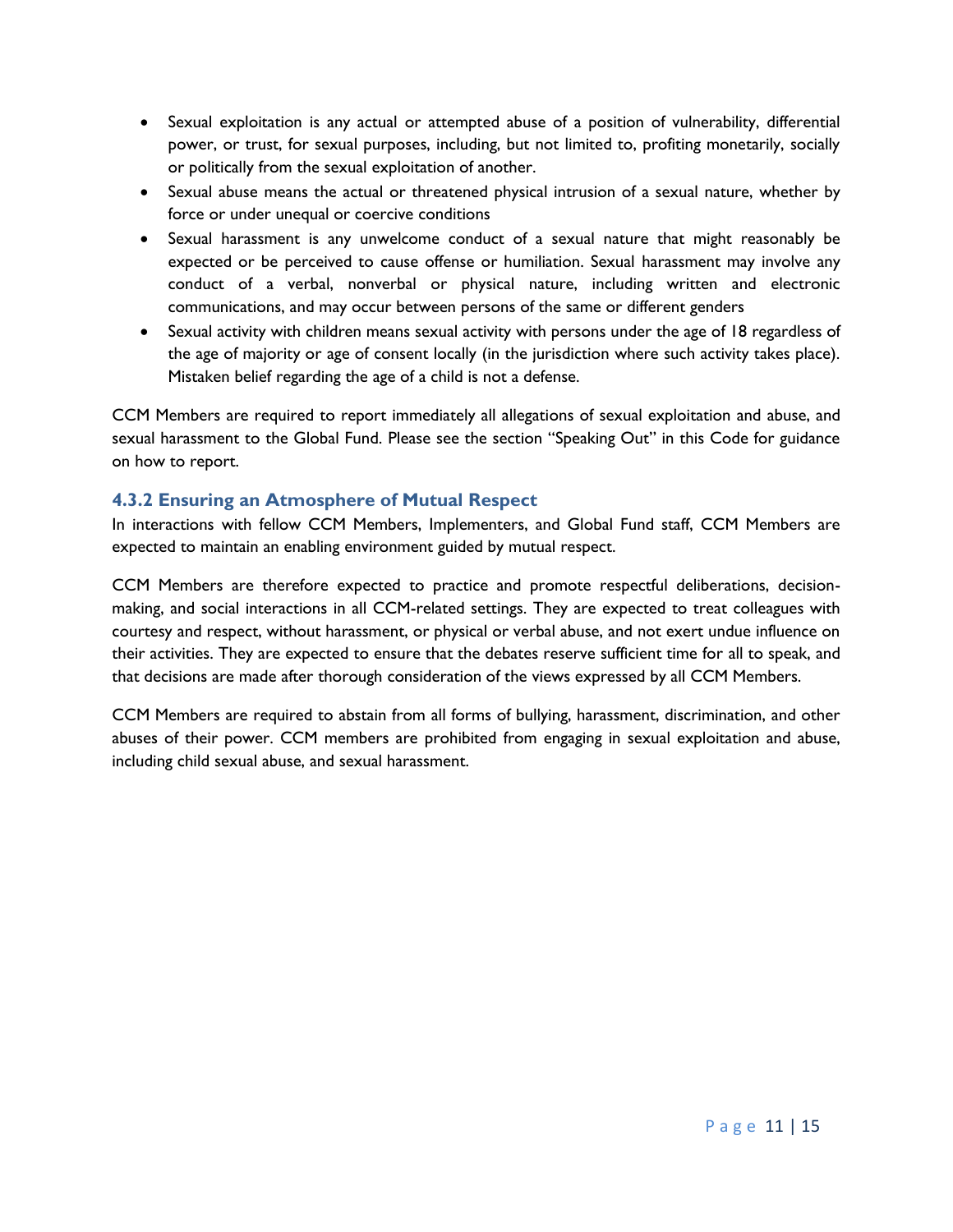## <span id="page-11-0"></span>**5. Speaking Out**

#### **What does it mean to speak out?**

In its most general form, to speak out means to raise questions, concerns, or share knowledge of situations where this Code or other policies are not being adequately upheld. CCM Members are encouraged to support one another and hold one another accountable by proactively discussing whether their decisionmaking and behavior are consistent with this Code. If initial efforts yield insufficient change, CCM Members are required to raise their concerns more formally within the CCM governance structure as well as with the Global Fund.

#### **Can speaking out help?**

By speaking out, CCM Members give others the chance to take action and to support them:

 **Asking for clarifications or advice** increases a member's chances of doing the right thing.

- **Pointing out** behavior that is inconsistent with this Code may influence the behavior of colleagues.
- **Raising the matter formally** to the CCM allows the CCM to respond appropriately and to strengthen the ethical culture of the CCM.
- **Escalating** the matter to the Global Fund allows for:
	- Receiving confidential advice from the Ethics Officer or the OIG
	- Protection of the speaker's identity
	- Global Fund intervention at an operational level
	- A fact finding exercise to be undertaken
	- If appropriate, penalties to be initiated
	- If appropriate, law enforcement to be informed

#### **CCM Members have a duty to report**

The CCM as a body is required to immediately report suspicion or knowledge of all forms of fraud and corruption (defined as Prohibited Practices) to the Global Fund. Therefore, if a CCM Member has suspicion or knowledge of Prohibited Practices in Global Fund activities, s/he also has a duty to report this information, either through formal CCM channels, or directly to the Global Fund. Note that failure to report suspicion or knowledge of prohibited practices is itself the prohibited practice of "obstruction."

The Global Fund has made confidential and/or anonymous reporting and advisory services available to CCM Members through the channels described in the schematic below. Under the Global Fund's Whistleblowing Policy, those reporting any wrongdoing to the OIG may do so anonymously or confidentially and the Global Fund maintains processes to prevent, detect, and respond to any retaliation against reporting.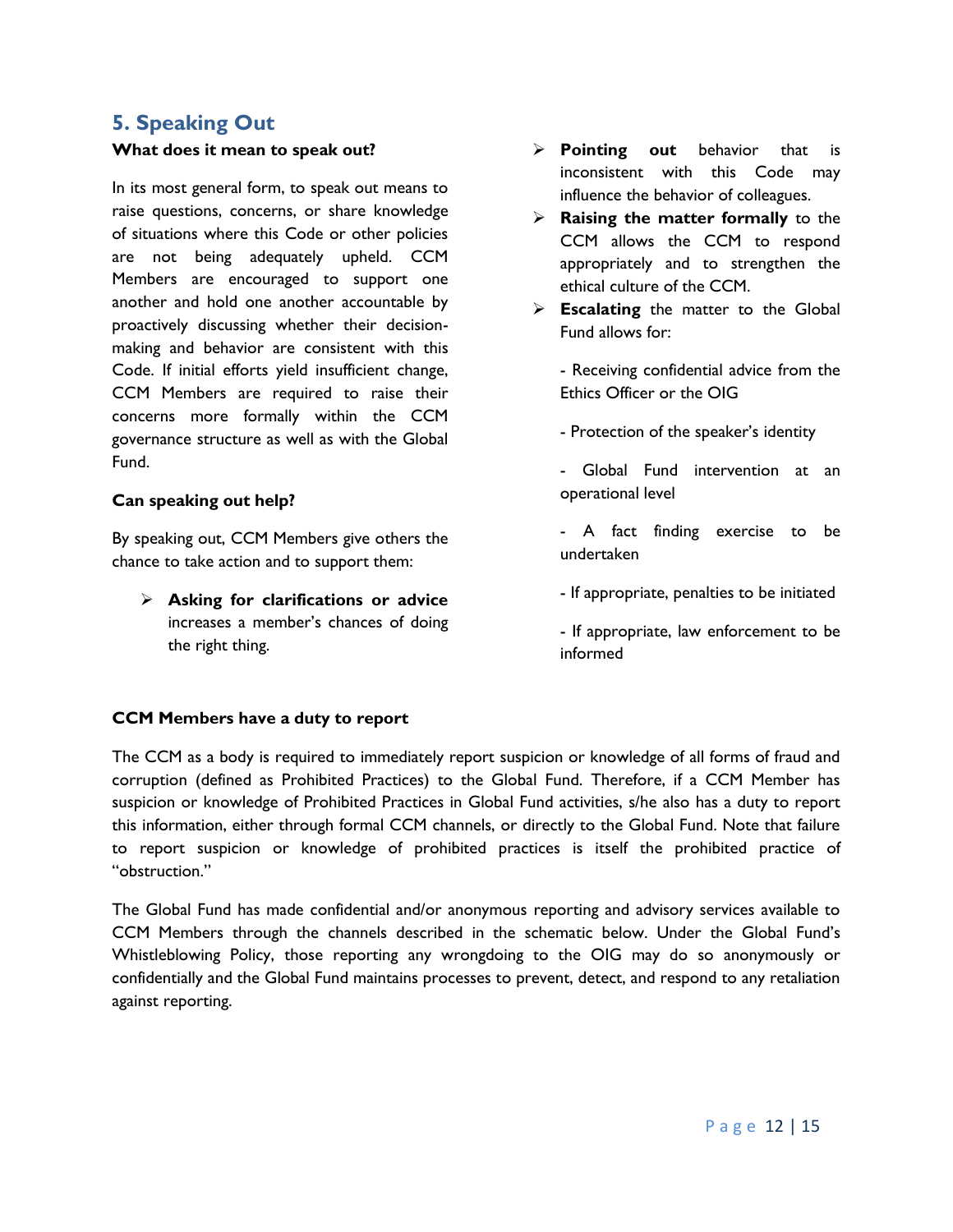## **How can I report or seek confidential advice?**

Speaking out takes courage and strength of character, so your decision to take action is greatly appreciated and will be acted on with respect and sensitivity to your personal security.



## **The Global Fund**

#### **For General Advice**

- Fund Portfolio Manager
- CCM Hub [ccm@theglobalfund.org](mailto:ccm@theglobalfund.org)

#### **For Confidential Advice:**

**•** Ethics Officer: [ethics@theglobalfund.org](mailto:ethics@theglobalfund.org)

## **To Report Wrongdoing:**

Confidential OIG hotline:

[http://www.ispeakoutnow.org](http://www.ispeakoutnow.org/)

#### +1 704 541 6918 (free service)

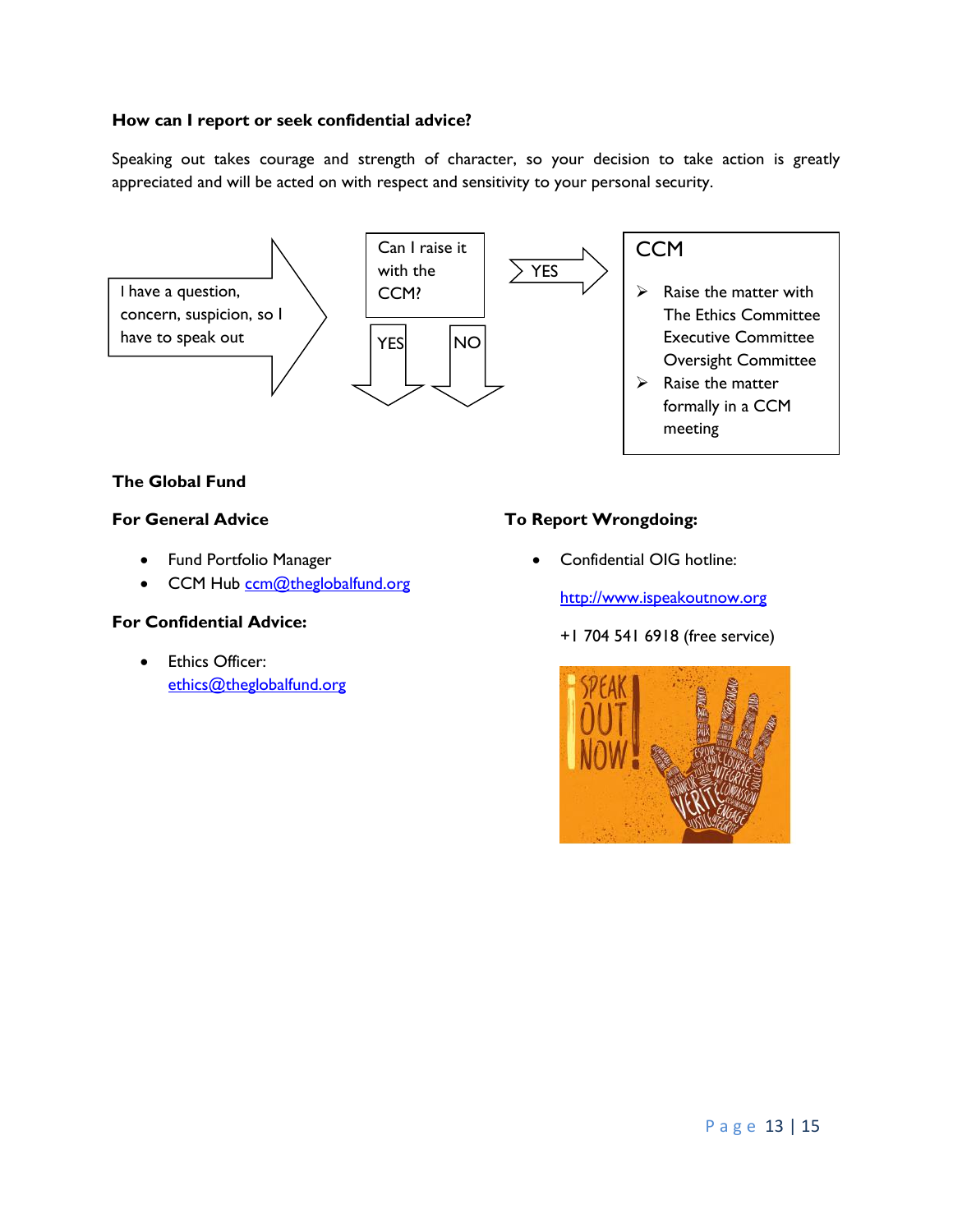#### **Here are the practical steps:**

- $\triangleright$  You have multiple channels of speaking up available within the CCM, whether it be with a fellow member, a committee chair or vice chair, or a member of the Executive Committee or the CCM Secretariat. You might also consider contacting the Local Fund Agent. Please reach out to the channel you are most comfortable with.
- $\triangleright$  You are required to report directly to the Global Fund (1) if you have a suspicion or knowledge of Prohibited Practices; (2) if you cannot speak out within the CCM, or (3) if your efforts to date have resulted in inadequate response. You may contact various channels within the Global Fund Secretariat, such as the Country Team, the FPM, the CCM Hub, the Ethics Officer, or the OIG. Please reach out to the channel you are most comfortable with.
- $\triangleright$  If you have concerns about retaliation or fear for your personal or family's safety for

speaking out, do so confidentially (e.g., to the Global Fund Ethics Officer) or through the Global Fund's "I Speak Out Now" hotline, where you can report confidentially, anonymously, or claim whistleblower status.

- $\triangleright$  Any time you speak with someone, provide details:
	- What happened?
	- Where?
	- When?
	- Names of everyone involved
	- Why is this a problem?
	- Other information
- $\triangleright$  If possible, keep written records of what you said to who, when and the responses you got. This will allow you to demonstrate you held up your duty to report.
- $\triangleright$  Don't stop speaking up: If the problem continues or repeats, speak to another channel